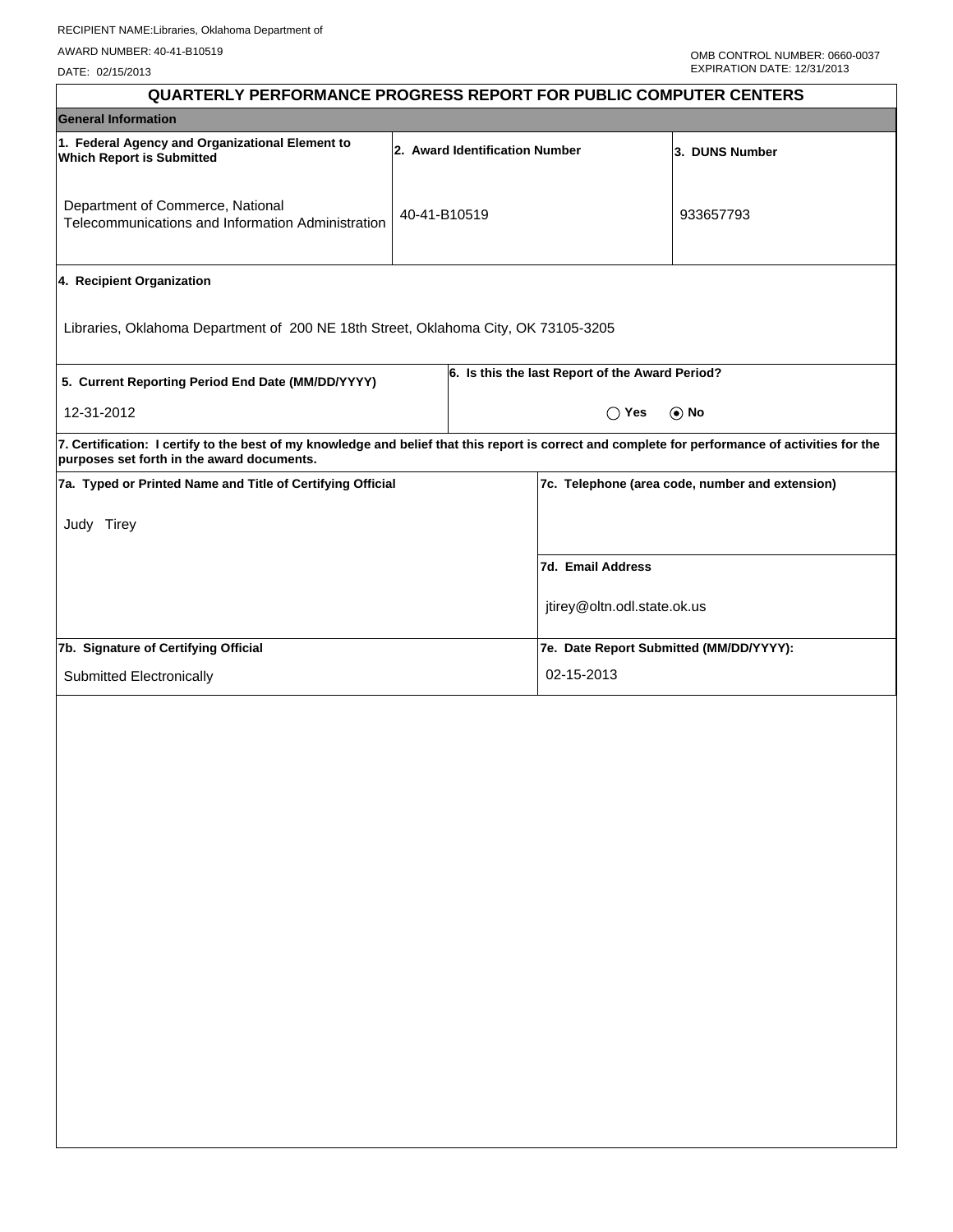DATE: 02/15/2013

**Project Indicators (This Quarter)**

## **1. Please describe significant project accomplishments completed during this quarter (600 words or less).**

Great strides have been made in the Okconnect project in the last quarter. Several vendor activities have been completed, allowing forward movement of the project. The majority of broadband upgrades were completed and all but one of the remaining videoconferencing units was installed and the librarians trained.

Broadband speeds were increased for a second time. Average speed in 2010 at the beginning of the grant was 2.11 MB. The speeds increased to an average of 54.7 MB in 2011 and 65.1 MB in 2012. Speed was increased in 19 libraries to 100 MB, 3 to 50 MB, and 10 to 45 MB, with the lowest at 6 MB at a small rural library.

Thirty-five videoconferencing units have been installed in Okconnect libraries and librarians have been trained in their operation. One unit is on order and will be installed soon.

Computer training classes abounded during this quarter and videoconferencing use began to rise. Nine libraries conducted training for additional staff members, demonstrated equipment to Library Board members, or attended conference planning meetings by videoconference. The Thomas J. Harrison Library in Pryor continued their Masters of Administrative Finance classes. Fifteen City of Altus employees attended 8 hours of continuing education by videoconference and the library administration conducted staff continuing education to 16 staff members. The Tahlequah Public Library offered 'Living Green Series' presentations by videoconference with 4 attendees. The Guthrie Public Library conducted a test series of beginner Japanese language classes. The library offered 7 sessions with 15 people attending. The library is now contacting other Okconnect libraries to offer the classes by videoconference to all thirty five communities.

Okconnect staff offered an RFP for a trainer. Selection of the trainer will be accomplished in January with classes beginning in February.

**2. Please provide the percent complete for the following key milestones in your project. Write "0" in the Percent Complete column and "N/ A" in the Narrative column if your project does not include this activity. If you provided additional milestones in your baseline report, please insert them at the bottom of the table. Figures should be reported cumulatively from award inception to the end of the most recent reporting quarter. Please provide a narrative description if the percent complete is different from the target provided in your baseline plan (300 words or less).**

|      | <b>Milestone</b>                         | Percent<br>Complete | Narrative (describe your reasons for any variance from the baseline<br>plan or any other relevant information)                                                                                                                                                                                                                                                                                                                                                                         |
|------|------------------------------------------|---------------------|----------------------------------------------------------------------------------------------------------------------------------------------------------------------------------------------------------------------------------------------------------------------------------------------------------------------------------------------------------------------------------------------------------------------------------------------------------------------------------------|
|      | 2.a. Overall Project                     | 75                  | Progress is occurring rapidly following an extended period of<br>delays. The slow speed of broadband installation and upgrades<br>delayed the project implementation beyond anticipation.<br>Additionally, equipment purchased from multiple vendors,<br>requiring installation in a specific order complicated schedule<br>coordination. Most of the upgrading and implementation stage<br>has been accomplished and the project is now entering the<br>training and marketing phase. |
|      | 2.b. Equipment / Supply Purchases        |                     | Progress reported in Question 4 below                                                                                                                                                                                                                                                                                                                                                                                                                                                  |
|      | 2.c. Public Computer Centers Established |                     | Progress reported in Question 4 below                                                                                                                                                                                                                                                                                                                                                                                                                                                  |
|      | 2.d. Public Computer Centers Improved    |                     | Progress reported in Question 4 below                                                                                                                                                                                                                                                                                                                                                                                                                                                  |
| 2.e. | <b>New Workstations Installed</b>        |                     | Progress reported in Question 4 below                                                                                                                                                                                                                                                                                                                                                                                                                                                  |
| 2.f. | <b>Existing Workstations Upgraded</b>    |                     | Progress reported in Question 4 below                                                                                                                                                                                                                                                                                                                                                                                                                                                  |
| 2.q. | <b>Outreach Activities</b>               |                     | Progress reported in Question 4 below                                                                                                                                                                                                                                                                                                                                                                                                                                                  |
| 2.h. | <b>Training Programs</b>                 |                     | Progress reported in Question 4 below                                                                                                                                                                                                                                                                                                                                                                                                                                                  |
| 2.i. | Other (please specify):                  |                     | Progress reported in Question 4 below                                                                                                                                                                                                                                                                                                                                                                                                                                                  |

**3. Please describe any challenges or issues faced during this past quarter in achieving planned progress against the project milestones listed above. In particular, please identify any areas or issues where technical assistance from the BTOP program may be useful (600 words or less).**

The installation and activation of the increased broadband in the majority of Okconnect libraries is almost complete. It is unfortunate that this process has taken considerably longer than anticipated, delaying the installation and training on the videoconferencing units. The period of use of the equipment by the public will be for six months, a much shorter period of time than was originally anticipated for training and usage. This reality leads to a revised expectation for the number of people who will receive training on and usage of the videoconferencing equipment. That number will be thousands less than expected.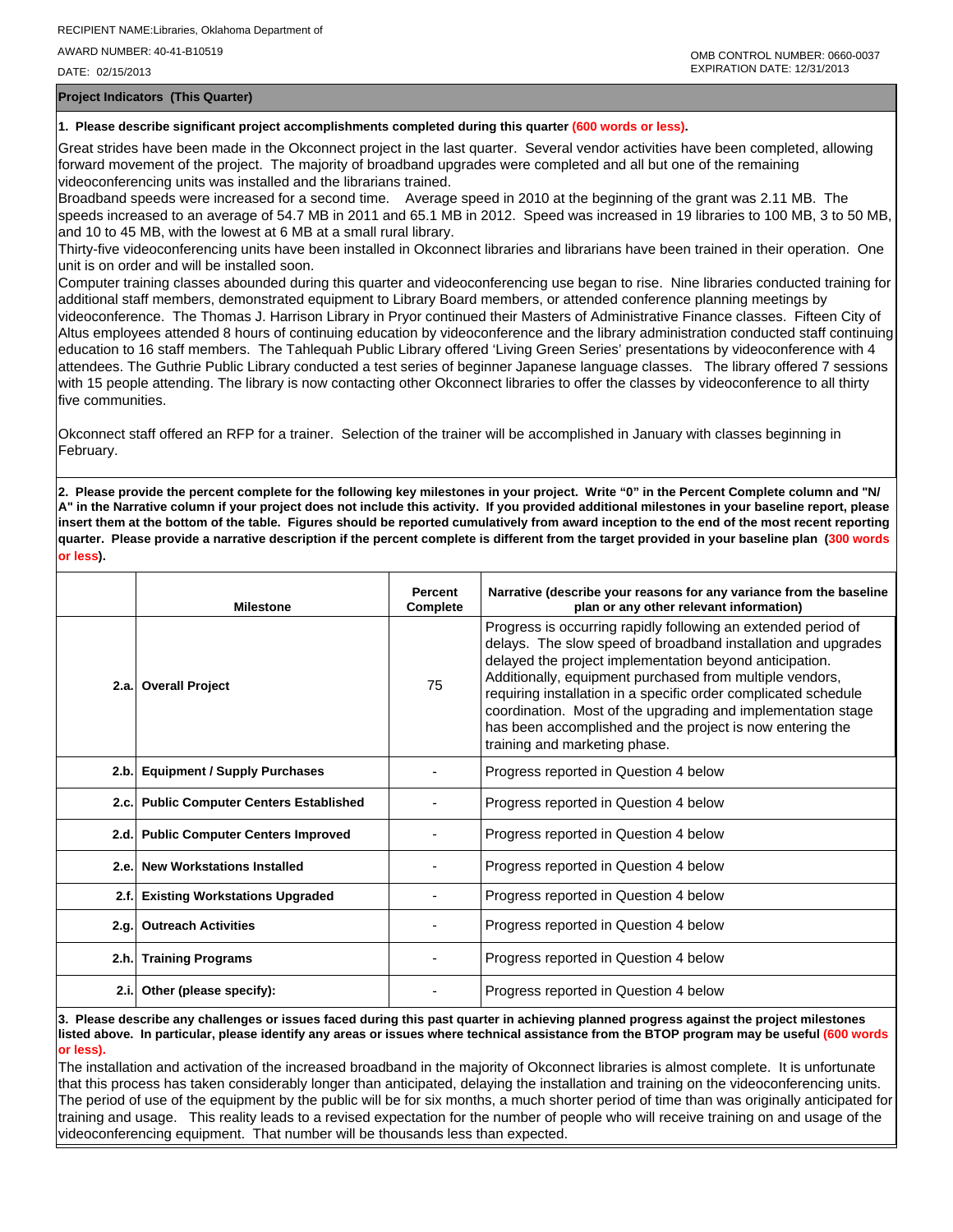RECIPIENT NAME:Libraries, Oklahoma Department of

AWARD NUMBER: 40-41-B10519 DATE: 02/15/2013

**4. Please provide actual total numbers to date or typical averages for the following key indicators, as specified in the question. Write "0" in the Total column and "N/A" in the Narrative column if your project does not include this activity. Unless otherwise indicated below, figures should be reported cumulatively from award inception to the end of the most recent reporting quarter. Please provide a narrative explanation if the total is different from the target provided in your baseline plan (300 words or less).** 

|      | Indicator                                                                                                             | Total | Narrative (describe your reasons for any variance from the baseline<br>plan or any other relevant information)                                                                                                                       |
|------|-----------------------------------------------------------------------------------------------------------------------|-------|--------------------------------------------------------------------------------------------------------------------------------------------------------------------------------------------------------------------------------------|
| 4.a. | New workstations installed and available<br>to the public                                                             | 332   | Completed. No variance from the baseline plan.                                                                                                                                                                                       |
|      | 4.b. Average users per week (NOT cumulative)                                                                          | 1.273 | The average users per week is lower than expected. However,<br>training and advertising are just beginning and a sharp increase in<br>usage of both the computers, computer labs and the<br>videoconferencing equipment is expected. |
| 4.c. | Number of PCCs with upgraded broadband<br>connectivity                                                                | 41    | Increased broadband capabilities are nearing completion.                                                                                                                                                                             |
|      | 4.d. Number of PCCs with new broadband<br>wireless connectivity                                                       | 0     | <b>NA</b>                                                                                                                                                                                                                            |
|      | Number of additional hours per week<br>4.e. existing and new PCCs are open to the<br>public as a result of BTOP funds | 0     | <b>NA</b>                                                                                                                                                                                                                            |

**5. Training Programs. In the chart below, please describe the training programs provided at each of your BTOP-funded PCCs.**

| <b>Name of Training Program</b> | Length of Program (per hour<br>basis) | <b>Number of Participants per</b><br>Program | <b>Number of Training Hours per</b><br>Program |
|---------------------------------|---------------------------------------|----------------------------------------------|------------------------------------------------|
| Computer Basics; Chickasaw      | 1                                     | 2                                            | $\overline{2}$                                 |
| Computer Basics; Chickasaw      | 1                                     | 4                                            | $\overline{4}$                                 |
| Computer Basics; Chickasaw      | 1                                     | 2                                            | $\overline{2}$                                 |
| Computer Basics; Chickasaw      | 1                                     | $\overline{c}$                               | $\overline{2}$                                 |
| Computer Basics; Chickasaw      | 1                                     | $\overline{2}$                               | $\overline{2}$                                 |
| Computer Basics; Chickasaw      | 1                                     | 3                                            | $\mathbf{3}$                                   |
| Surfing the Web; Chickasaw      | 1                                     | 3                                            | 3                                              |
| Microsoft Word; Chickasaw       | 1                                     | 4                                            | $\overline{4}$                                 |
| Computer Basics; Chickasaw      | 1                                     | 2                                            | $\overline{2}$                                 |
| Email Basics; Chickasaw         | 1                                     | 3                                            | 3                                              |
| Surfing the Web; Chickasaw      | 1                                     | 3                                            | $\mathbf{3}$                                   |
| Computer Basics; Chickasaw      | 1                                     | $\overline{2}$                               | $\overline{2}$                                 |
| Basic Email; Chickasaw          | $\mathbf{1}$                          | $\overline{c}$                               | $\overline{2}$                                 |
| Surfing the Web; Chickasaw      | 1                                     | 3                                            | $\mathbf{3}$                                   |
| Email; Chickasaw                | 1                                     | $\overline{2}$                               | $\overline{2}$                                 |
| Email II; Chickasaw             | 1                                     | 2                                            | $\overline{2}$                                 |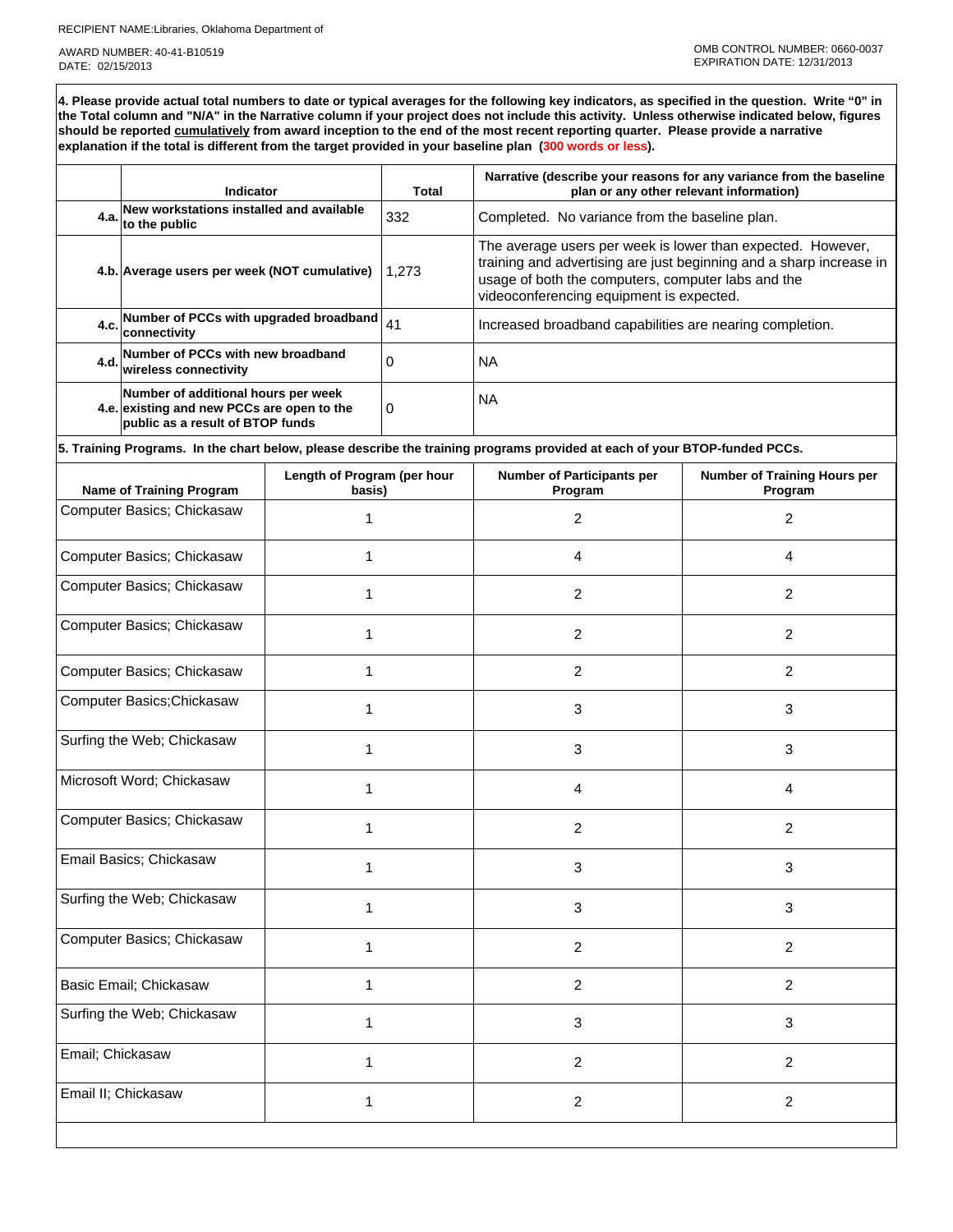| Email II; Chickasaw                                                        | 1                | 3                       | $\mathbf{3}$   |
|----------------------------------------------------------------------------|------------------|-------------------------|----------------|
| Email II; Chickasaw                                                        | 1                | $\overline{c}$          | $\overline{a}$ |
| <b>OLA Local Arrangements</b><br>Comm. Videoconference;<br>Chickasaw       | $\overline{2}$   | 12                      | 24             |
| <b>OLA Local Arrangements</b><br>Comm. Videoconference;<br>Chickasaw       | $\overline{c}$   | 15                      | 30             |
| <b>OLA Local Arrangements</b><br>Comm. Videoconference;<br>Chickasaw       | $\overline{c}$   | 10                      | 20             |
| Databases; Atoka                                                           | $\boldsymbol{2}$ | 8                       | 16             |
| Intro to Computers and Mouse<br>Practice; Bartlesville                     | 1                | $\overline{c}$          | $\overline{2}$ |
| Intro to Windows 7; Bartlesville                                           | 1                | $\overline{c}$          | $\overline{2}$ |
| Beginning Internet; Bartlesville                                           | 1                | 1                       | 1              |
| Staying Safe Online; Bartlesville                                          | 1                | $\overline{\mathbf{c}}$ | $\overline{c}$ |
| <b>OLA Budget Meeting</b><br>Videoconference; Clinton                      | 1                | $\mathbf{1}$            | 1              |
| Certification; How to Think Like<br>a Librarian Videoconference;<br>Durant | 3                | 6                       | 18             |
| Hardware Boot Camp; Enid                                                   | 1                | $\overline{\mathbf{c}}$ | $\overline{c}$ |
| Beginning Internet; Enid                                                   | 1                | 3                       | 1              |
| Beyond Typewriters; Enid                                                   | 1                | $\overline{\mathbf{c}}$ | 2              |
| E-Reader Set Up; Enid                                                      | 1                | 1                       | 1              |
| E-Reader Set Up; Enid                                                      | 1                | $\mathbf{1}$            | 1              |
| Explore E-media; Enid                                                      | 1                | $\mathbf{1}$            | 1              |
| Email 101; Enid                                                            | 1                | $\mathbf{1}$            | 1              |
| Windows 7 Basics; Eufaula                                                  | $\overline{2}$   | 3                       | 6              |
| Word Processing; Eufaula                                                   | $\overline{a}$   | 1                       | $\overline{a}$ |
| Selling Online; Eufaula                                                    | $\overline{a}$   | $\overline{c}$          | 4              |
| <b>Basic Computers; Eufaula</b>                                            | $\overline{a}$   | 4                       | 8              |
|                                                                            |                  |                         |                |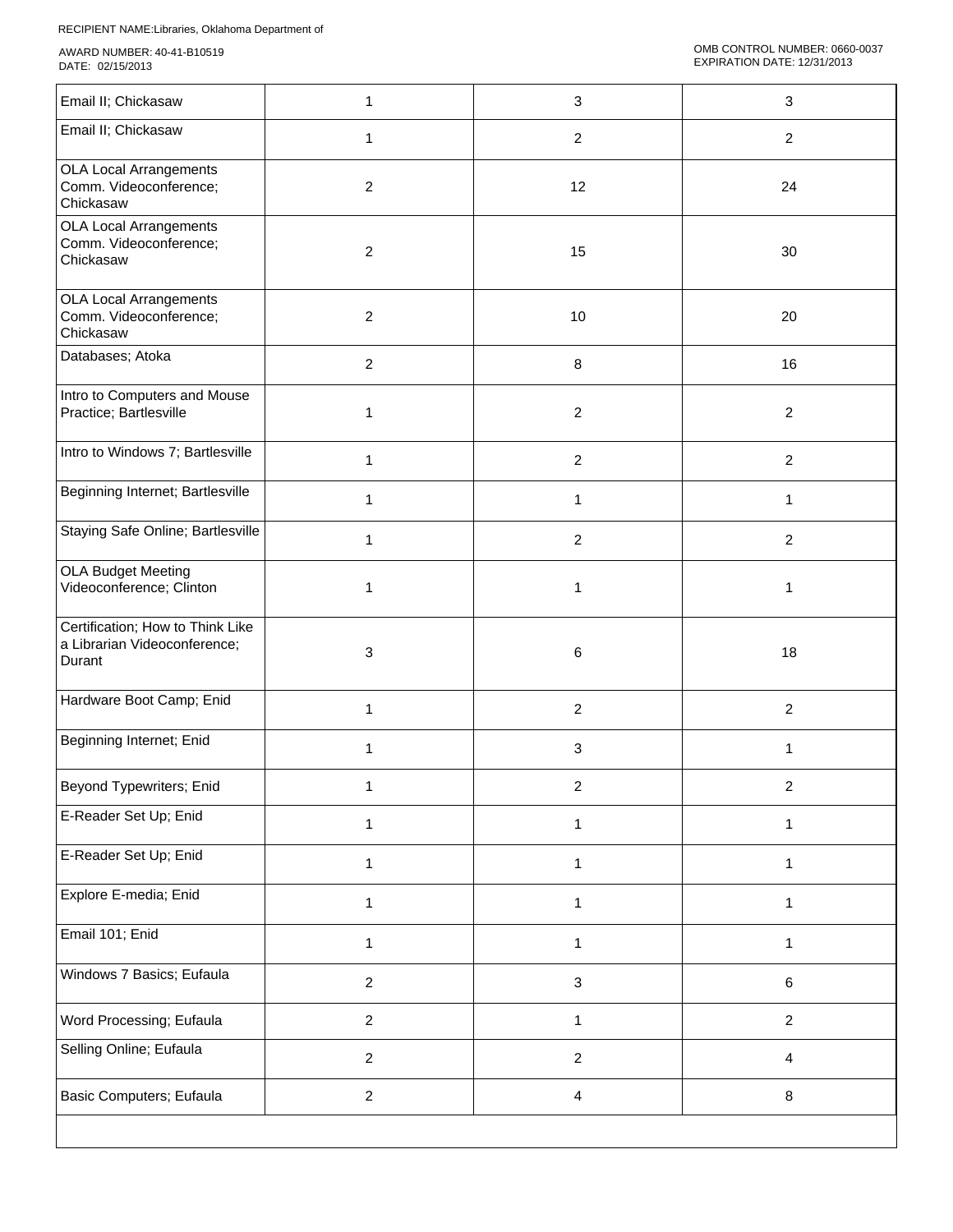| Using Facebook; Eufaula                                   | $\overline{2}$ | $\,8\,$                   | 16              |
|-----------------------------------------------------------|----------------|---------------------------|-----------------|
| Using Your Kindle; Eufaula                                | $\overline{2}$ | 2                         | $\overline{4}$  |
| Videoconferencing; Fairview                               | 1              | 1                         | $\mathbf{1}$    |
| Videoconferencing; Fairview                               | 1              | 1                         | $\mathbf{1}$    |
| <b>Beginning Computer; Grove</b>                          | $\overline{a}$ | $\overline{4}$            | 8               |
| Basic Internet; Grove                                     | $\overline{2}$ | 3                         | 6               |
| Microsoft Word; Grove                                     | $\overline{2}$ | $\mathbf{3}$              | 6               |
| Intermediate Computer; Grove                              | $\overline{2}$ | $\overline{4}$            | $\,8\,$         |
| <b>Library Staff Training</b><br>Videoconference; Guthrie | 1              | 4                         | 4               |
| Basic Excel Pt 1; Miami                                   | $\overline{c}$ | 5                         | 10              |
| E-Government; Miami                                       | 3              | $\,6\,$                   | 18              |
| CDC; Miami                                                | 3              | $\overline{7}$            | 21              |
| Basic Excel Pt. 2; Miami                                  | $\overline{a}$ | $\sqrt{5}$                | 10              |
| Advanced Excel Pt 1; Miami                                | $\overline{a}$ | $\,6\,$                   | 12              |
| Okjob.match; Miami                                        | 1              | $\sqrt{5}$                | $5\phantom{.0}$ |
| Advanced Excel Pt. 2; Miami                               | $\overline{2}$ | 4                         | $\,8\,$         |
| <b>Basic Computer; Prague</b>                             | $\overline{2}$ | $\, 8$                    | 16              |
| Computer Basics; Purcell                                  | $\mathbf{2}$   | 5                         | 10              |
| Internet Basics; Purcell                                  | $\overline{a}$ | $\,6$                     | 12              |
| Email Basics; Purcell                                     | $\overline{2}$ | $\overline{5}$            | 10              |
| Facebook 101; Shawnee                                     | $\overline{2}$ | $\,6\,$                   | 12              |
| Introduction to Computers;<br>Shawnee                     | $\overline{a}$ | $\ensuremath{\mathsf{3}}$ | 6               |
| Information on Literacy Lab;<br>Shawnee                   | $\mathbf{1}$   | 12                        | 12              |
| Introduction to the Internet;<br>Shawnee                  | $\overline{a}$ | $\boldsymbol{2}$          | $\overline{4}$  |
| <b>Basic Microsoft Word</b><br>Processing; Shawnee        | $\overline{a}$ | $\mathbf{1}$              | $\overline{2}$  |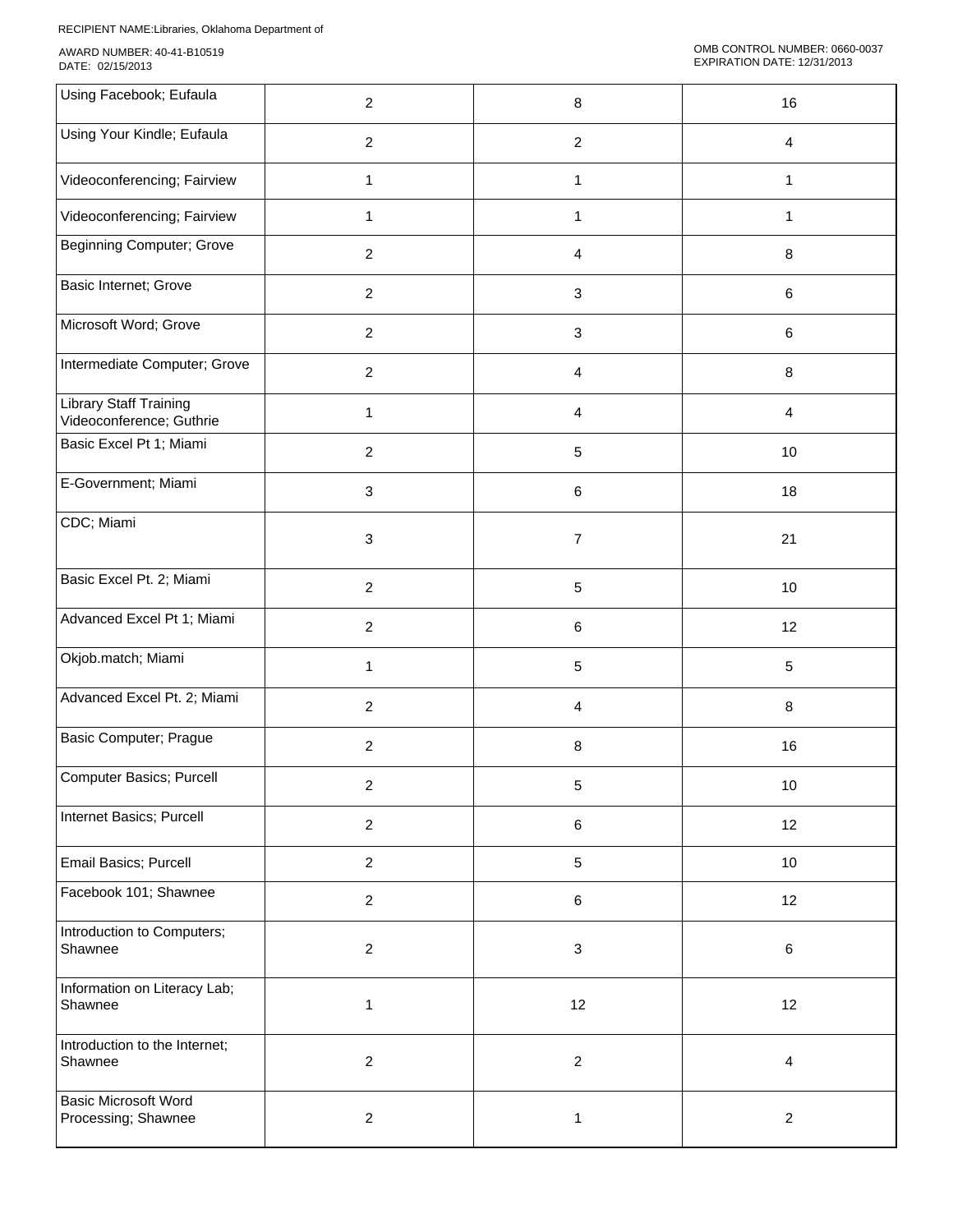| Microsoft Excel for Beginners;<br>Shawnee                         | $\overline{c}$ | 4                         | 8              |
|-------------------------------------------------------------------|----------------|---------------------------|----------------|
| Desktop Publishing with<br>Microsoft Publisher; Shawnee           | $\overline{2}$ | 3                         | 6              |
| Shawnee Library 101; Shawnee                                      | $\overline{2}$ | 4                         | 8              |
| Getting Social With Books; Sh<br>awnee                            | $\overline{c}$ | $\boldsymbol{2}$          | 4              |
| English as a Second Language;<br>Shawnee                          | $\overline{2}$ | $\overline{c}$            | 4              |
| English as a Second Language;<br>Shawnee                          | $\overline{c}$ | $\ensuremath{\mathsf{3}}$ | 6              |
| English as a Second Language;<br>Shawnee                          | $\overline{c}$ | 4                         | 8              |
| Using your I Phone; Stillwater                                    | $\overline{2}$ | 35                        | 70             |
| Digital Imaging Basics;<br>Stillwater                             | $\overline{c}$ | $10$                      | 20             |
| <b>Finding Funders; Stillwater</b>                                | $\overline{c}$ | 25                        | 50             |
| Non-Profit Training; Stillwater                                   | $\overline{2}$ | 4                         | 8              |
| Computer Maintenance;<br>Tahlequah                                | 1              | 5                         | 5              |
| Computer Maintenance;<br>Tahlequah                                | $\overline{2}$ | 12                        | 24             |
| Microsoft Word Basics; Ta<br>hlequah                              | 1              | 8                         | $\bf 8$        |
| Microsoft Word Basics;<br>Tahlequah                               | 1              | 6                         | 6              |
| Introduction to the Internet;<br>Tahlequah                        | 1              | 8                         | 8              |
| Introduction to the Internet; Ta<br>hlequah                       | 1              | $\,8\,$                   | 8              |
| Microsoft Word Formatting;<br>Tahlequah                           | 1              | $\overline{7}$            | $\overline{7}$ |
| Microsoft Word Formatting;<br>Tahlequah                           | 1              | 5                         | 5              |
| Living Green Series<br>Videoconference Presentation;<br>Tahlequah | $\mathbf{1}$   | 4                         | 4              |
| E Books for Check Out;<br>Waurika                                 | 1              | 8                         | $\,8\,$        |
|                                                                   |                |                           |                |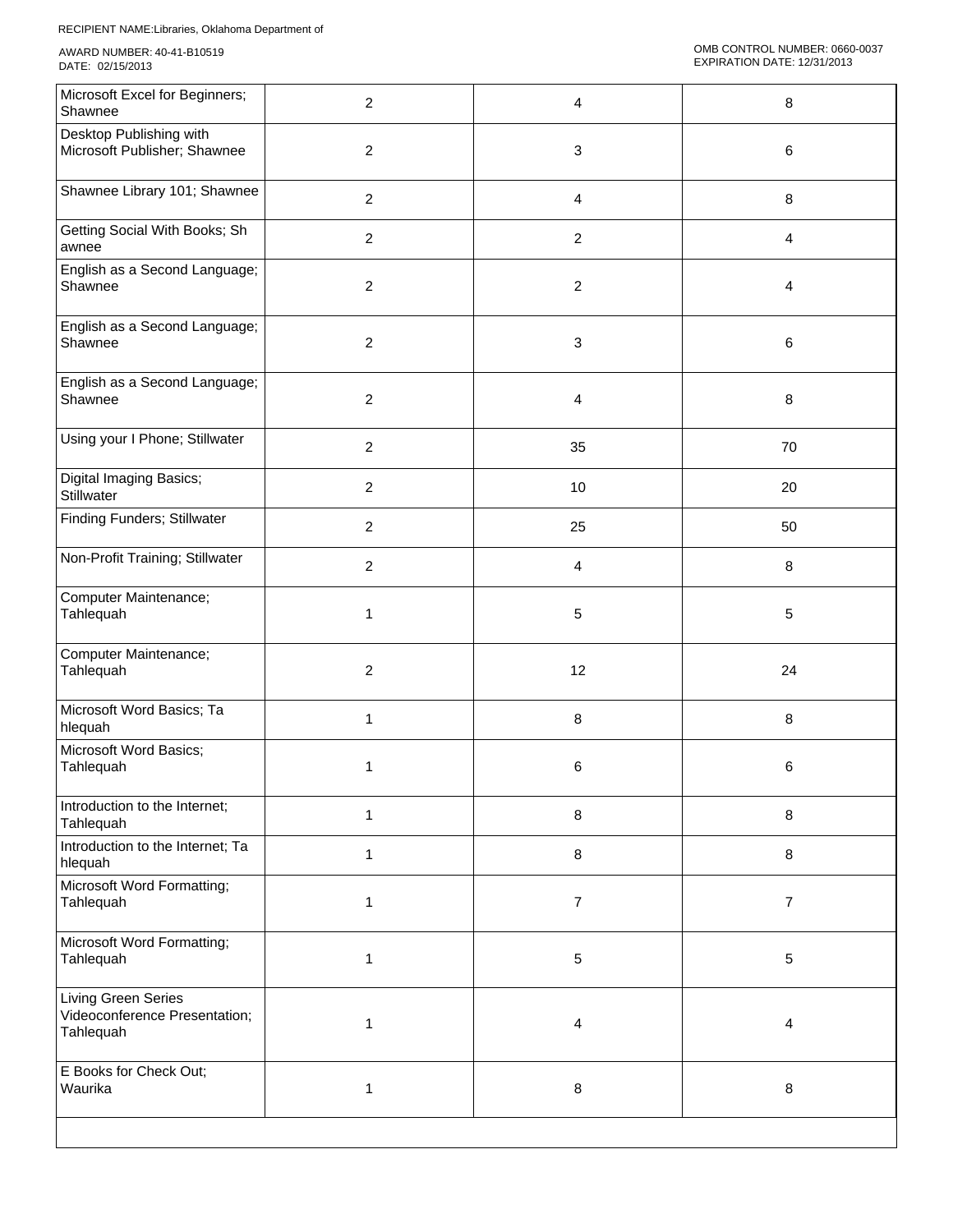| Basic Internet; Altus                                                               | 3              | 8                         | 24                      |
|-------------------------------------------------------------------------------------|----------------|---------------------------|-------------------------|
| <b>Basic GED Instruction; Altus</b>                                                 | $\overline{2}$ | $\overline{c}$            | $\overline{4}$          |
| English as a Second Language;<br>Altus                                              | $\overline{2}$ | $\overline{2}$            | 4                       |
| Introduction to Mango-Learn a<br>Language; Altus                                    | 1              | 11                        | 11                      |
| <b>ESL Citizenship Class; Altus</b>                                                 | $\overline{4}$ | $\overline{4}$            | 16                      |
| <b>ESL Citizenship Class; Altus</b>                                                 | 4              | $\mathbf{1}$              | $\overline{4}$          |
| City of Altus; CE & Training<br>Videoconference; Altus                              | 8              | 15                        | 120                     |
| SPLS Children's Dept. Pre-<br>School Programming Meeting;<br>Videoconference; Altus | 1              | 22                        | 22                      |
| SPLS Administration Staff CE<br>Training; Videoconference;<br>Altus                 | $\overline{7}$ | 16                        | 112                     |
| Geneology; Durant                                                                   | $\overline{2}$ | $\overline{c}$            | 4                       |
| Basic Computer Skills; Durant                                                       | $\overline{c}$ | $\overline{\mathbf{4}}$   | $\bf 8$                 |
| Basic Computer Skills on the<br>Internet; Durant                                    | $\overline{c}$ | $\mathbf{3}$              | $\,6\,$                 |
| Digitial Photo Editing, Part 1;<br>Durant                                           | $\overline{c}$ | $\overline{c}$            | $\overline{4}$          |
| Beginning Excel, Part 1; Durant                                                     | $\overline{2}$ | 6                         | 12                      |
| <b>Basic Computer Skills With</b><br>Email; Durant                                  | $\overline{2}$ | $\ensuremath{\mathsf{3}}$ | $\,6\,$                 |
| Digital Photo Editing, Part 2;<br>Durant                                            | $\overline{c}$ | $\mathbf{1}$              | $\overline{2}$          |
| Beginning Excel; Mom's Group;<br>Durant                                             | $\overline{c}$ | $\overline{c}$            | $\overline{\mathbf{4}}$ |
| Beginning Excel, Part 2; Durant                                                     | $\overline{c}$ | $\ensuremath{\mathsf{3}}$ | $\,6\,$                 |
| <b>Basic Computers; Eufaula</b>                                                     | $\overline{c}$ | $\overline{4}$            | $\bf 8$                 |
| Find Things on the Internet;<br>Eufaula                                             | 3              | $\mathfrak{S}$            | $\boldsymbol{9}$        |
| Word Processing; Eufaula                                                            | $\overline{2}$ | $\mathbf{1}$              | $\overline{2}$          |
| Facebook; Eufuala                                                                   | $\overline{c}$ | $\overline{2}$            | $\overline{4}$          |
|                                                                                     |                |                           |                         |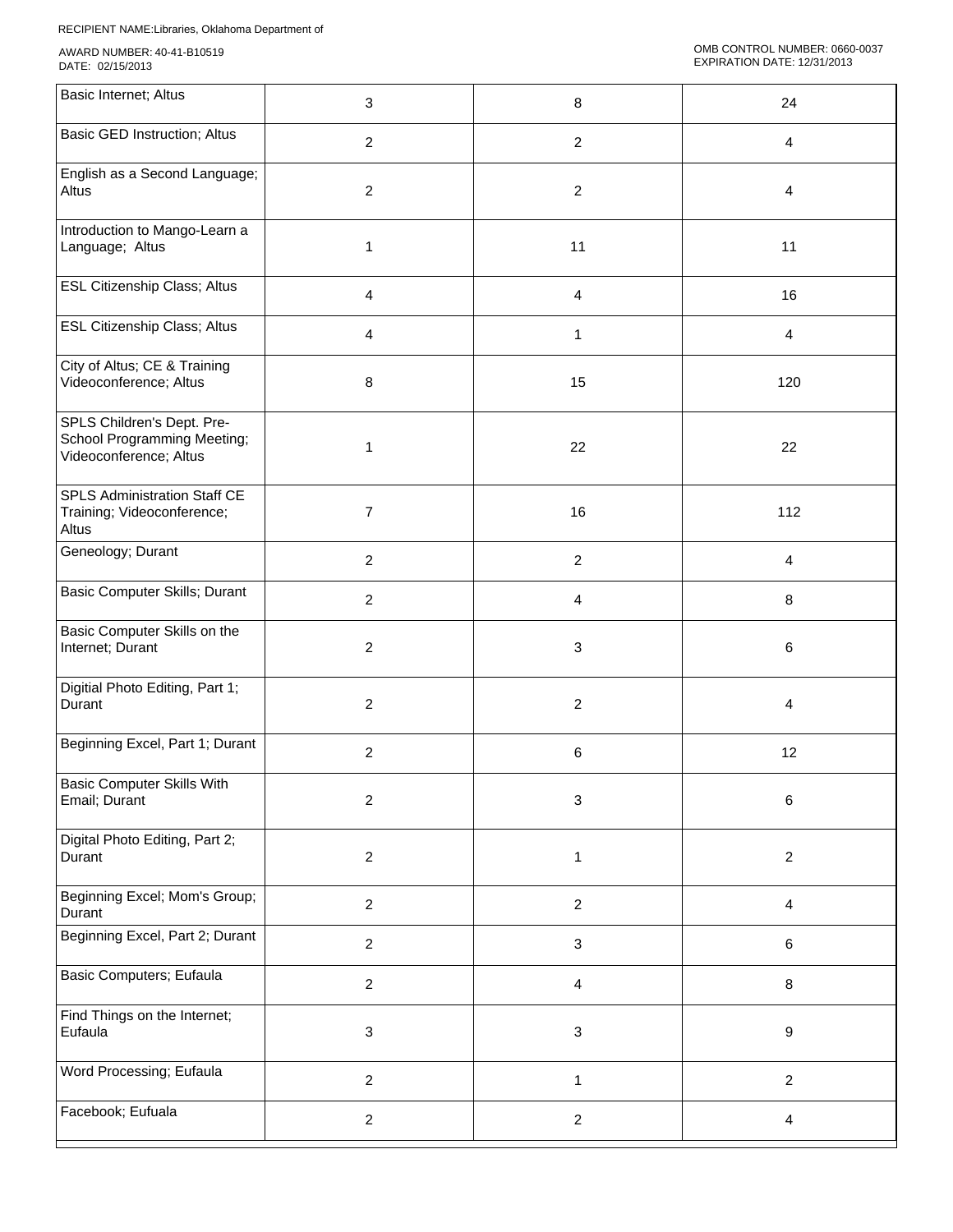| Using Your Kindle; Eufaula                              | $\boldsymbol{2}$ | $\boldsymbol{2}$ | 4                       |
|---------------------------------------------------------|------------------|------------------|-------------------------|
| Adobe Photoshop; Miami                                  | $\overline{2}$   | $\sqrt{5}$       | 10                      |
| <b>Administrative Finance</b><br>Videoconference; Pryor | 4                | 16               | 64                      |
| <b>Administrative Finance</b><br>Videoconference; Pryor | 4                | 16               | 64                      |
| <b>Administrative Finance</b><br>Videoconference; Pryor | 4                | 16               | 64                      |
| School Administration<br>Videoconference; Pryor         | $\overline{4}$   | 16               | 64                      |
| School Administration<br>Videoconference; Pryor         | 4                | 16               | 64                      |
| School Administration<br>Videoconference; Pryor         | 4                | 13               | 52                      |
| Internet Basics; Purcell                                | 4                | $\mathbf{1}$     | 4                       |
| <b>Basic Word Processing;</b><br>Shawnee                | 2                | 9                | 18                      |
| Information Literacy Lab;<br>Shawnee                    | 1                | 12               | 12                      |
| <b>Brain Games for Seniors;</b><br>Shawnee              | $\overline{c}$   | $\overline{c}$   | $\overline{\mathbf{4}}$ |
| Desktop Publishing; Shawnee                             | $\overline{2}$   | $\overline{2}$   | $\overline{4}$          |
| Internet Use; Anadarko                                  | $\overline{2}$   | 6                | 12                      |
| Internet Use; Anadarko                                  | 2                | 4                | 8                       |
| Using Facebook; Anadarko                                | $\overline{c}$   | 8                | 16                      |
| Basic Internet; Anadarko                                | $\overline{a}$   | 4                | 8                       |
| Hardware Boot Camp; Enid                                | 1                | $\mathbf{1}$     | $\mathbf{1}$            |
| Beginning Internet; Enid                                | $\mathbf{1}$     | $\mathbf{1}$     | $\mathbf{1}$            |
| Grant Searching; Enid                                   | $\overline{2}$   | 4                | 8                       |
| <b>Beginning Computer; Grove</b>                        | $\overline{2}$   | $\mathbf{3}$     | 6                       |
| Basic Internet; Grove                                   | $\overline{2}$   | $\,6\,$          | 12                      |
| <b>Beginning Computer; Grove</b>                        | $\overline{a}$   | $\sqrt{5}$       | 10                      |
| E Books; Grove                                          | $\overline{c}$   | $\boldsymbol{2}$ | $\overline{\mathbf{4}}$ |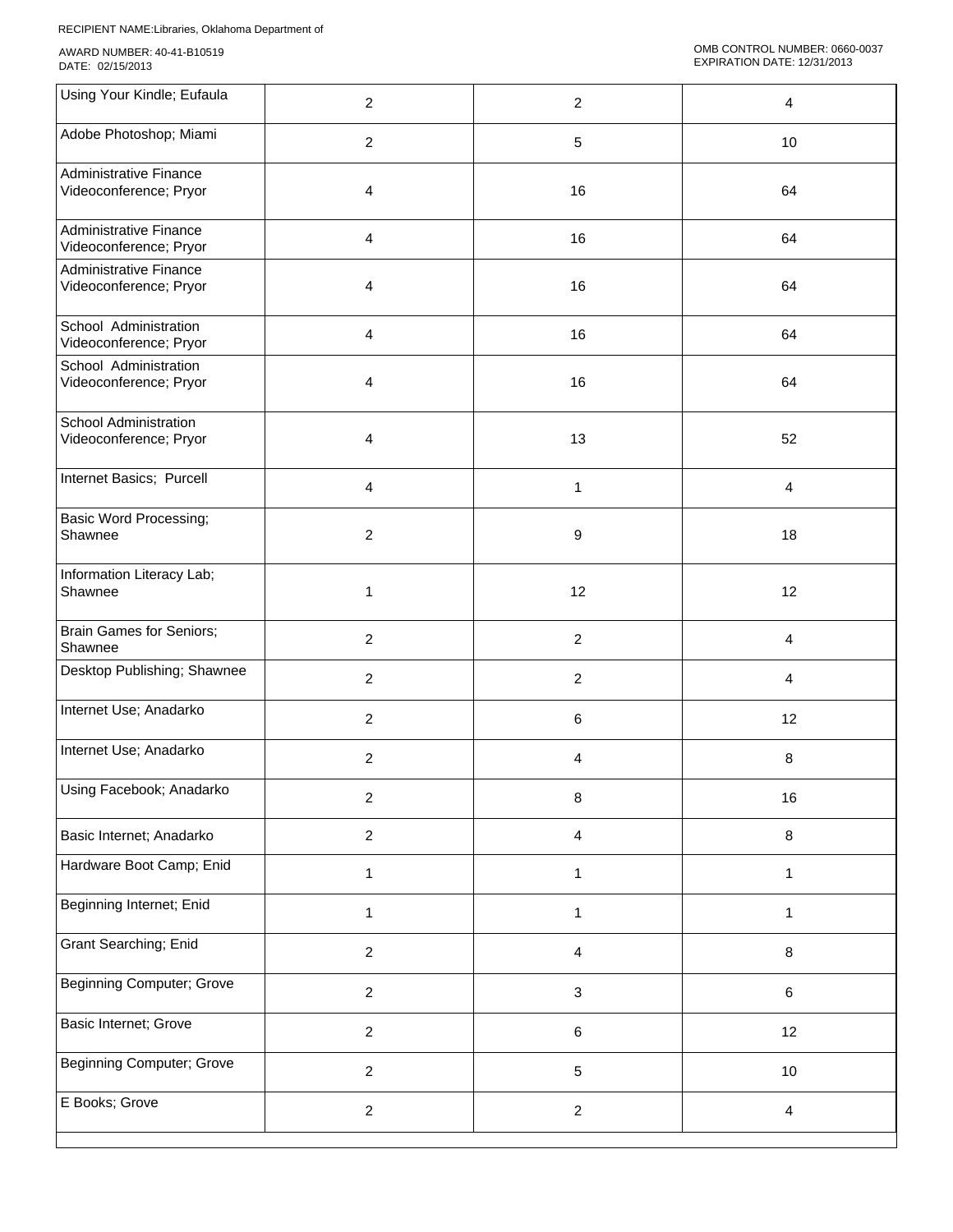| Computer Basics;<br>Purcell                                 | $\overline{c}$ | 1            | 2              |
|-------------------------------------------------------------|----------------|--------------|----------------|
| How to Search for Your Roots<br>on the Web; Purcell         | $\overline{c}$ | 5            | 10             |
| Internet Basics; Purcell                                    | $\overline{2}$ | $\mathbf{1}$ | $\overline{2}$ |
| How to Search the US Census;<br>Purcell                     | $\overline{2}$ | 4            | 8              |
| Basic Computer Use; Sallisaw                                | $\overline{2}$ | 4            | $\bf 8$        |
| Computer Class; Sapulpa                                     | $\overline{2}$ | 1            | $\overline{2}$ |
| Editing with Gimp; Stillwater                               | $\overline{2}$ | 10           | 20             |
| <b>AARP Tax Preparation</b><br>Training; Stillwater         | 3              | 5            | 15             |
| Protecting Your Computer;<br>Stillwater                     | $\overline{2}$ | 1            | $\overline{2}$ |
| Intro to Our Library's<br>Databases; Tahlequah              | 1              | 4            | 4              |
| Intro to Our Library's<br>Databases; Tahlequah              | 1              | 5            | 5              |
| Learn It & Do It; Online<br>Tutorials; Tahlequah            | 1              | 4            | 4              |
| Learn It & Do It; Online<br>Tutorials; Tahlequah            | 1              | 5            | 5              |
| Job Hunting with the Internet &<br>Databases; Tahlequah     | 1              | 3            | 3              |
| Job Hunting with the Internet &<br>Databases; Tahlequah     | 1              | 3            | $\mathbf{3}$   |
| Tahlequah Rock & Mineral Club<br>Videoconference; Tahlequah | $\mathbf{1}$   | 10           | 10             |
| Tahlequah Camera Club<br>Videoconference; Tahlequah         | 1              | 25           | 25             |
| Homework Help; Watonga                                      | $\mathbf{1}$   | $\mathbf{1}$ | $\mathbf{1}$   |
| Homework Help; Watonga                                      | 1              | 1            | $\mathbf{1}$   |
| Homework Help; Watonga                                      | 1              | 1            | $\mathbf 1$    |
| Homework Help; Watonga                                      | 1              | $\mathbf{1}$ | $\mathbf{1}$   |
|                                                             |                |              |                |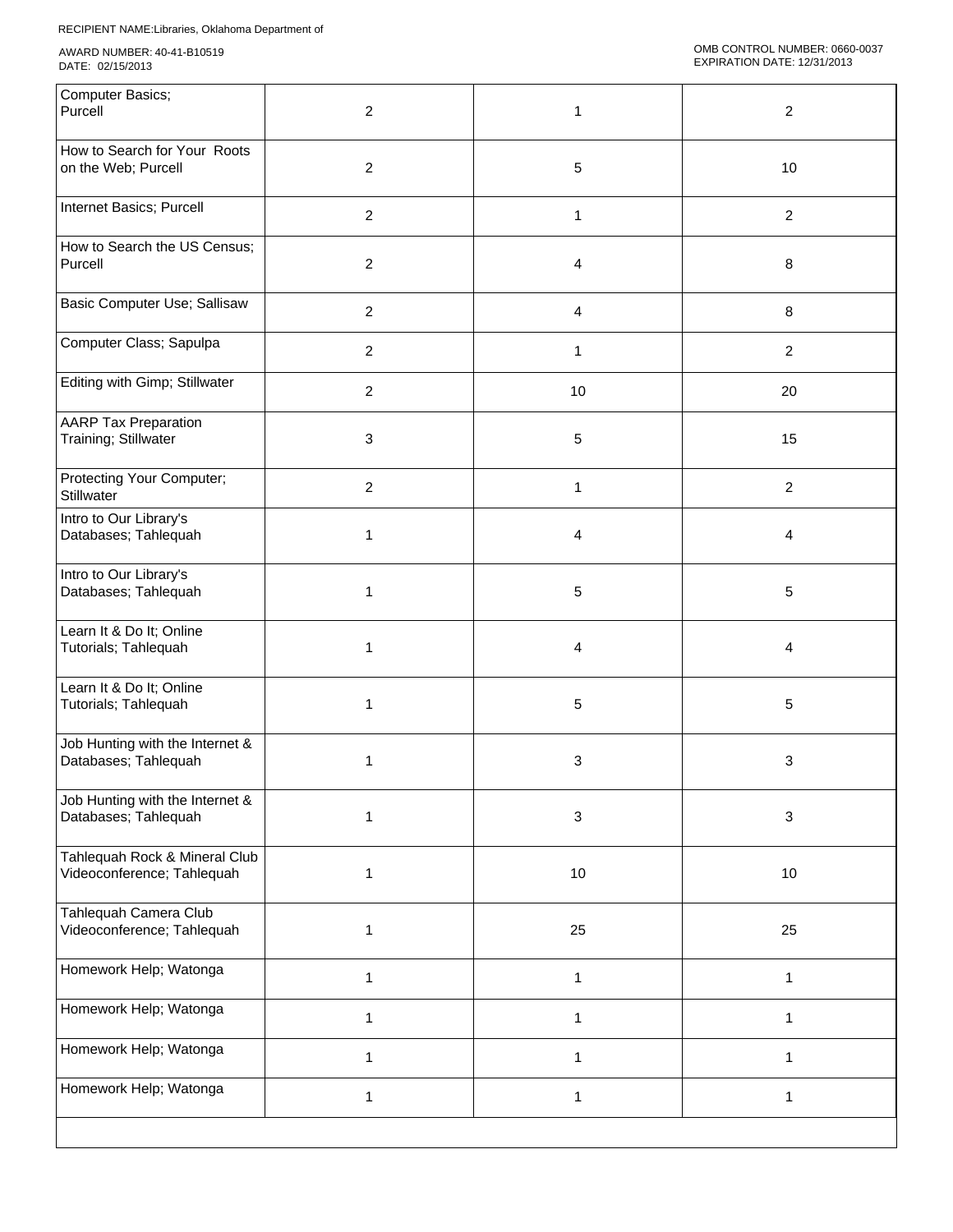| Homework Help; Watonga                                     |                |                |                |
|------------------------------------------------------------|----------------|----------------|----------------|
| <b>Library Board Meeting</b><br>Videoconferencing; Watonga | 1              | 5              | $\sqrt{5}$     |
| Computer Basics; Waurika                                   | $\overline{2}$ | 5              | 10             |
| Computer Basics; Waurika                                   | $\overline{2}$ | 4              | 8              |
| <b>GED Instruction; Altus</b>                              | 1              | 2              | $\overline{2}$ |
| <b>GED Instruction; Altus</b>                              | 1              | $\overline{c}$ | $\overline{c}$ |
| <b>GED Instruction; Altus</b>                              | 1              | 3              | $\mathbf{3}$   |
| <b>GED Instruction; Altus</b>                              | $\mathbf{1}$   | $\overline{c}$ | $\overline{2}$ |
| <b>GED Instruction; Altus</b>                              | 1              | $\overline{c}$ | $\overline{2}$ |
| <b>ESL Instruction; Altus</b>                              | $\overline{2}$ | 5              | 10             |
| Database Use; Altus                                        | 6              | 6              | 36             |
| Basic Internet; Altus                                      | 3              | 8              | 24             |
| Introduction to Mango-Learn a<br>Language; Altus           | 1              | 11             | 11             |
| ESL Citizenship Class; Altus                               | 4              | 4              | 16             |
| ESL Citizenship Class; Altus                               | $\overline{4}$ | $\mathbf{1}$   | $\overline{4}$ |
| Basic Computer; Prague                                     | $\overline{2}$ | $\overline{7}$ | 14             |
| Computer Use; Sapulpa                                      | $\overline{2}$ | 1              | $\overline{c}$ |
| Using OK Virtual Library;<br>Waurika                       | 1              | 6              | 6              |
| Using OK Virtual Library;<br>Waurika                       | $\mathbf{1}$   | $\sqrt{3}$     | $\mathbf{3}$   |
| Internet Use; Anadarko                                     | $\overline{2}$ | 6              | 12             |
| Internet Use; Anadarko                                     | $\overline{2}$ | 4              | $\bf 8$        |
| Facebook; Anadarko                                         | $\overline{a}$ | 8              | 16             |
| Basic Internet; Anadarko                                   | $\overline{c}$ | 4              | 8              |
| Hardware Boot Camp; Enid                                   | 1              | 1              | 1              |
| Beginning Internet; Enid                                   | 1              | $\mathbf{1}$   | 1              |
| Grant Searching; Enid                                      | $\overline{2}$ | 4              | 8              |
| Basic Computers; Eufaula                                   | $\overline{2}$ | $\overline{2}$ | $\overline{4}$ |
| E-Government Websites;<br>Eufaula                          | $\overline{2}$ | $\overline{2}$ | 4              |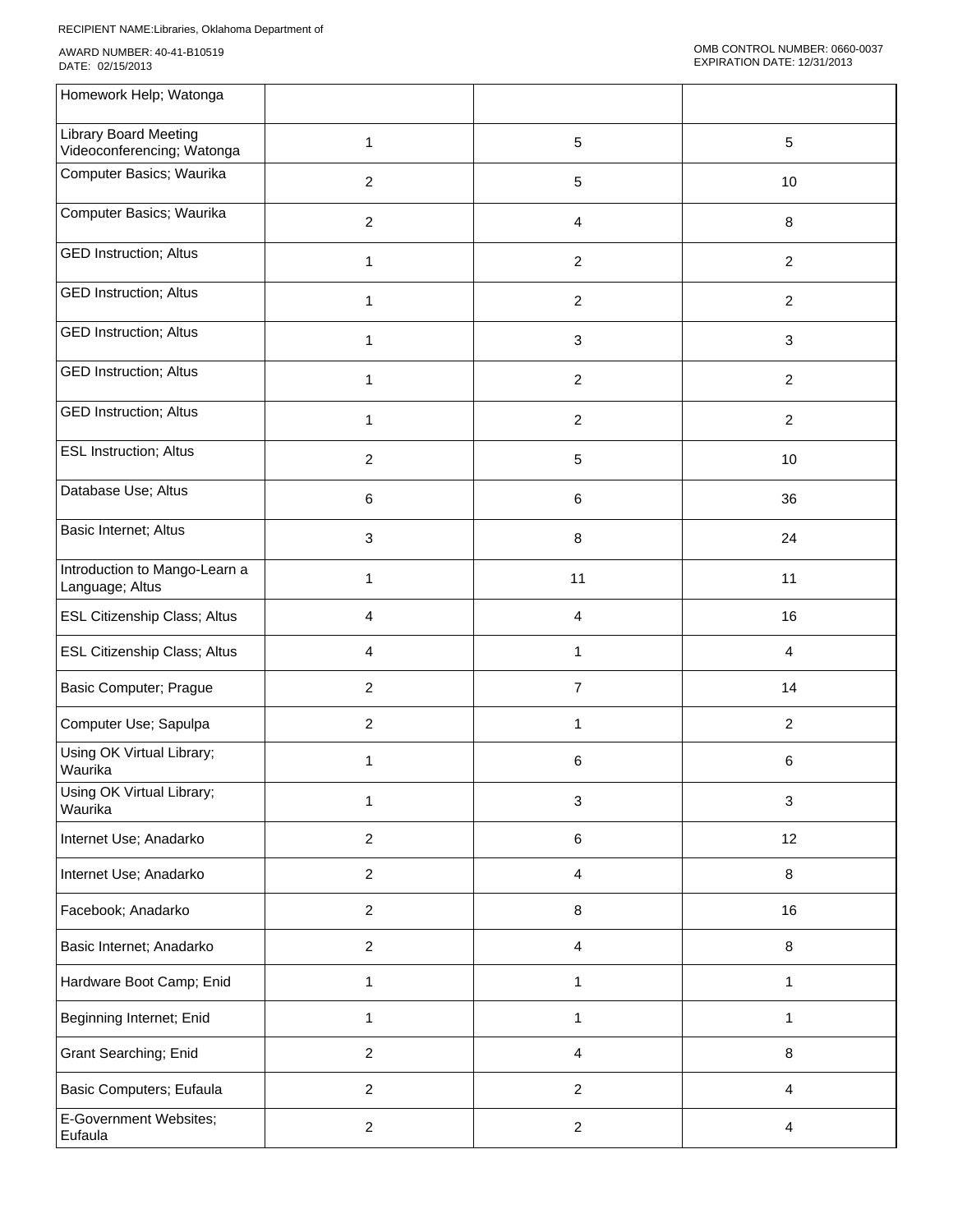| Selling on Amazon; Eufaula                              | 1                           |  |            | $\overline{2}$          |  | $\overline{c}$          |  |
|---------------------------------------------------------|-----------------------------|--|------------|-------------------------|--|-------------------------|--|
| Microsoft Word Processing;<br>Eufaula                   | $\overline{2}$              |  | $\sqrt{2}$ |                         |  | 4                       |  |
| Facebook; Eufaula                                       | $\overline{2}$              |  |            | 1                       |  | $\overline{c}$          |  |
| Kindle Use; Eufaula                                     | $\overline{2}$              |  |            | 1                       |  | $\overline{c}$          |  |
| Computer Basics; Purcell                                | $\overline{2}$              |  |            | 1                       |  | $\overline{2}$          |  |
| How to Search Roots Web;<br>Purcell                     | $\overline{2}$              |  |            | $\sqrt{5}$              |  | 10                      |  |
| Internet Basics; Purcell                                | $\overline{2}$              |  |            | 1                       |  | $\overline{2}$          |  |
| How to Search the US Census;<br>Purcell                 | $\overline{2}$              |  |            | $\overline{a}$          |  | 8                       |  |
| Basic Computer Use; Sallisaw                            | $\overline{2}$              |  |            | $\overline{a}$          |  | 8                       |  |
| Editing with Gimp; Stillwater                           | $\overline{2}$              |  |            | 10                      |  | 20                      |  |
| <b>AARP Tax Preparation Training</b>                    | 3                           |  |            | $\sqrt{5}$              |  | 15                      |  |
| <b>Protecting Your Computer</b>                         | $\overline{2}$              |  | 1          |                         |  | $\overline{c}$          |  |
| Microsoft Word; Sulphur                                 | 1                           |  | 4          |                         |  | $\overline{\mathbf{4}}$ |  |
| Introduction to Our Library's<br>Databases; Tahlequah   | 1                           |  | 4          |                         |  | 4                       |  |
| Introduction to Our Library's<br>Databases; Tahlequah   | 1                           |  |            | $\sqrt{5}$              |  | 5                       |  |
| Basic Email; Sulphur                                    | 1                           |  |            | $\overline{a}$          |  | 4                       |  |
| Learn It & Do It; Online<br>Tutorials; Tahlequah        | 1                           |  |            | $\sqrt{5}$              |  | 5                       |  |
| Learn It & Do It; Online<br>Tutorials; Tahlequah        | 1                           |  |            | 5                       |  | 5                       |  |
| Job Hunting With the Internet &<br>Databases; Tahlequah | 1                           |  |            | 3                       |  | 3                       |  |
| Job Hunting With the Internet &<br>Databases; Tahlequah | 1                           |  |            | 4                       |  | 4                       |  |
| Internet Basics; Purcell                                | 1                           |  |            | $\sqrt{2}$              |  | $\overline{c}$          |  |
| More than Computer Basics;<br>Cleveland                 | 1                           |  |            | $\overline{a}$          |  | 4                       |  |
| More than Computer Basics;<br>Cleveland                 | 1                           |  |            | 8                       |  | 8                       |  |
|                                                         | <b>Add Training Program</b> |  |            | Remove Training Program |  |                         |  |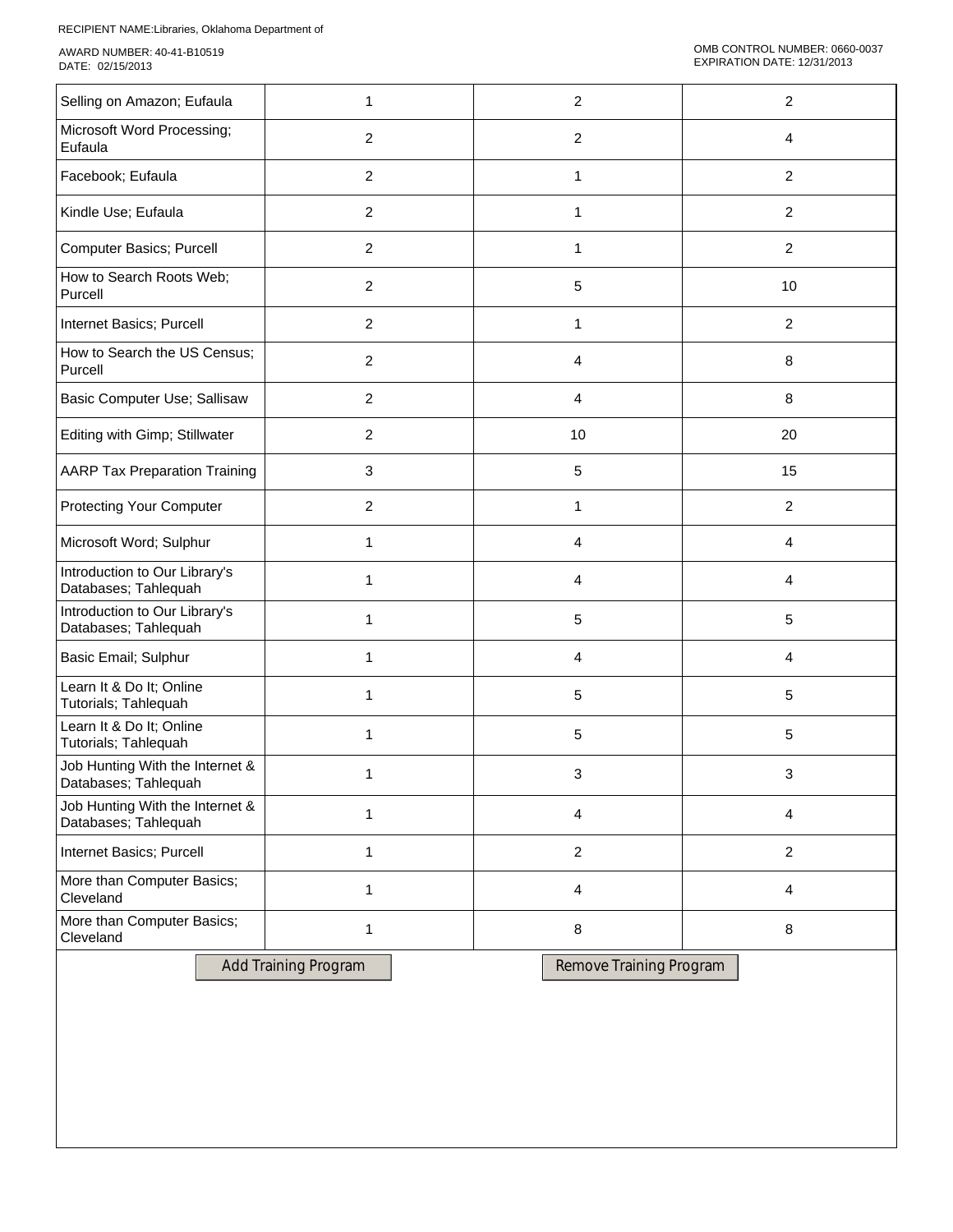**Project Indicators (Next Quarter)**

## **1. Please describe significant project accomplishments planned for completion during the next quarter (600 words or less).**

Training and education in use of the videoconferencing equipment will be conducted for the Okconnect librarians. On-site meetings will be held in four centrally located Okconnect libraries with additional classes offered by videoconference. Following training the librarians will be asked to contact their City Government, Chamber of Commerce leaders and local businesses to schedule trainings and encourage use.

An advertising company will be selected and will have a short period of time to develop and implement a plan to advertise and market the service in Okconnect communities.

**2. Please provide the percent complete anticipated for the following key milestones in your project as of the end of the next quarter. Write "0" in the second column if your project does not include this activity. Figures should be reported cumulatively from award inception to the end of the next reporting quarter. Please provide a narrative description if the planned percent complete is different from the target provided in your baseline plan (300 words or less).**

|      | <b>Milestone</b>                         | <b>Planned</b><br>Percent<br>Complete | Narrative (describe reasons for any variance from baseline plan<br>or any relevant information) |
|------|------------------------------------------|---------------------------------------|-------------------------------------------------------------------------------------------------|
|      | 2.a. Overall Project                     | 75                                    | Project will progress into the training and advertising phase.                                  |
| 2.b. | <b>Equipment / Supply Purchases</b>      |                                       | Milestone Data Not Required                                                                     |
|      | 2.c. Public Computer Centers Established |                                       | Milestone Data Not Required                                                                     |
|      | 2.d. Public Computer Centers Improved    |                                       | Milestone Data Not Required                                                                     |
|      | 2.e. New Workstations Installed          | -                                     | Milestone Data Not Required                                                                     |
| 2.f. | <b>Existing Workstations Upgraded</b>    |                                       | Milestone Data Not Required                                                                     |
| 2.q. | <b>Outreach Activities</b>               |                                       | Milestone Data Not Required                                                                     |
|      | 2.h. Training Programs                   | ۰                                     | Milestone Data Not Required                                                                     |
| 2.i. | Other (please specify):                  |                                       | Milestone Data Not Required                                                                     |

**3. Please describe any challenges or issues anticipated during the next quarter that may impact planned progress against the project milestones listed above. In particular, please identify any areas or issues where technical assistance from the BTOP program may be useful (600 words or less).**

Implementing training and marketing in one quarter, when originally planned to be conducted over a period of a year, will be a tremendous challenge.

Scheduling training, ensuring everyone attends and implementing follow-up procedures must be accomplished. To achieve significant usage the librarians must canvas the community with news of its availability. This will entail an organized effort in each community. Selecting the advertising company, approving and implementing a plan throughout the Okconnect counties are imperative. Citizens must be aware of what is available at their library.